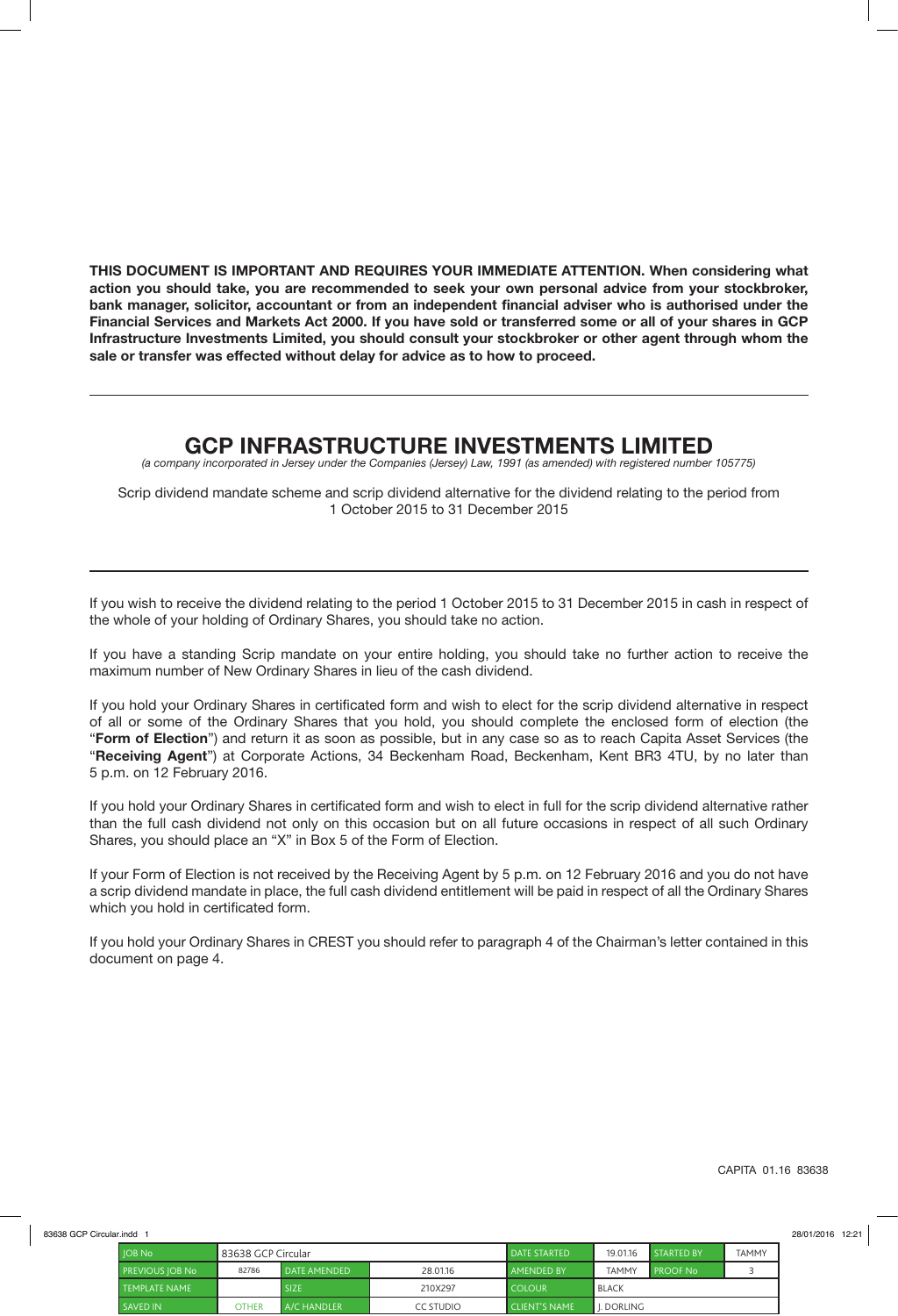## **SCRIP DIVIDEND TIMETABLE**

| Shares quoted ex-dividend                                             | 21 January 2016                 |
|-----------------------------------------------------------------------|---------------------------------|
| Record date for dividend                                              | 22 January 2016                 |
| Posting of Forms of Election                                          | 29 January 2016                 |
| Final date for receipt by the Receiving Agent of<br>Forms of Election | $5 p.m.$ on<br>12 February 2016 |
| Posting of dividend warrants and cheques                              | 24 February 2016                |
| CREST stock account credited with new Ordinary Shares                 | 25 February 2016                |
| Dividend payment date                                                 | 25 February 2016                |
| Dealings commence in new Ordinary Shares                              | 25 February 2016                |
| Posting of new Ordinary Share Certificates                            | 25 February 2016                |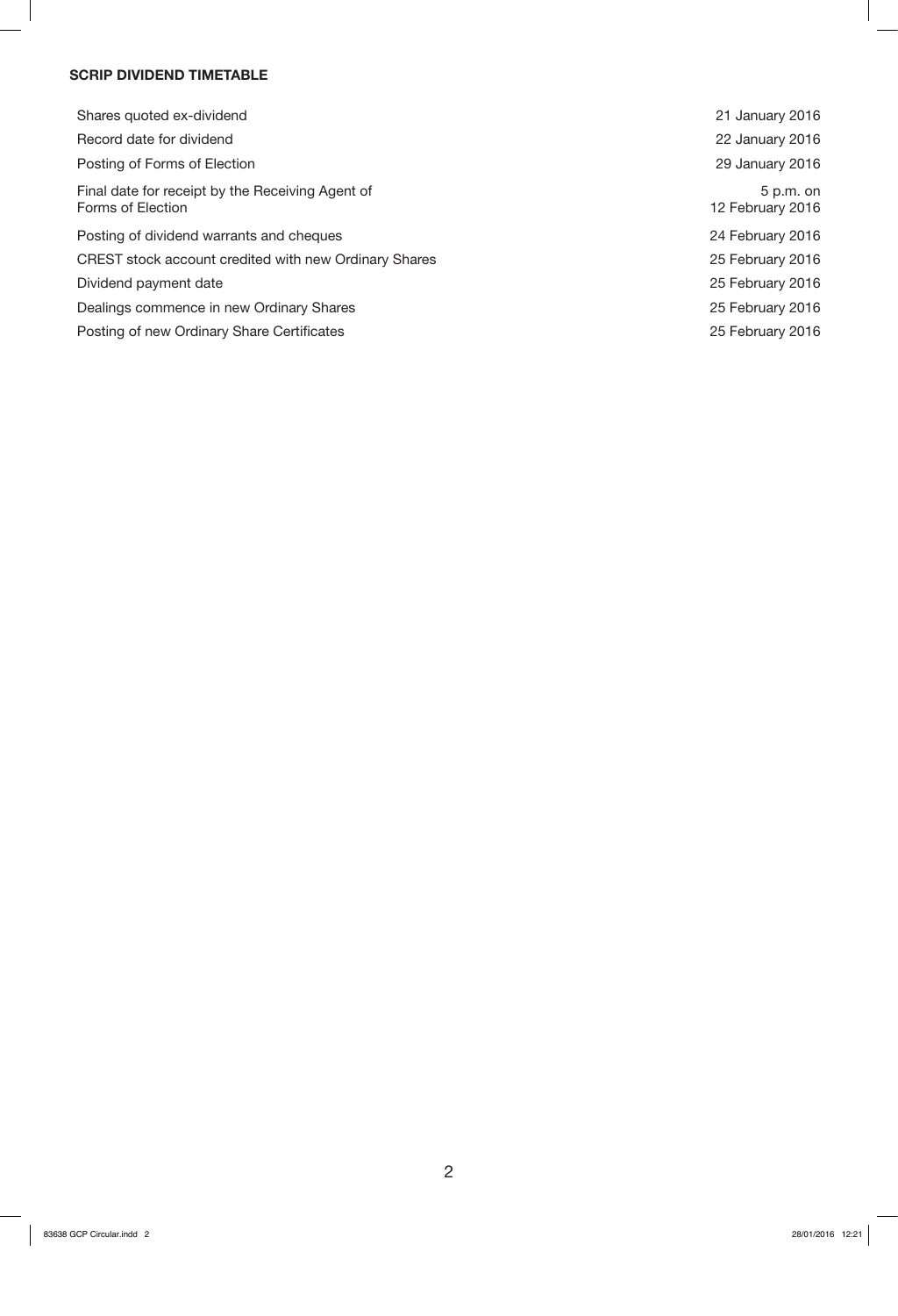# **GCP INFRASTRUCTURE INVESTMENTS LIMITED**

(a company incorporated in Jersey under the Companies (Jersey) Law, 1991 (as amended) with registered no. 105775)

12 Castle Street St Helier Jersey JE2 3RT

29 January 2016

Dear Shareholder,

## **1 SCRIP DIVIDEND ALTERNATIVE**

- 1.1 On 14 January 2016, the directors of GCP Infrastructure Investments Limited (the "**Company**") declared a dividend of 1.9 pence per ordinary share of £0.01 each in the capital of the Company ("**Ordinary Shares**") in respect of the period from 1 October 2015 to 31 December 2015. The directors of the Company are offering to holders of Ordinary Shares ("**Shareholders**") the opportunity to elect to receive new Ordinary Shares instead of cash in respect of this dividend. In accordance with the articles of association of the Company (the "**Articles**"), the Company is authorised pursuant to an ordinary resolution passed on 14 January 2016 to offer a scrip dividend alternative, which will enable Shareholders to increase their holding in the Company without incurring dealing costs or stamp duty. This authority shall expire at the conclusion of the Annual General Meeting of the Company to be held in 2018. To the extent that Shareholders elect for the scrip dividend alternative, there is also a benefit to the Company from the retention of cash that would otherwise be paid out as an Ordinary Share dividend. It is anticipated that any cash retained as a result of Shareholders electing for the scrip dividend as an alternative to a cash dividend will be reinvested in accordance with the Company's investment objectives.
- 1.2 Shareholders who elect for the scrip dividend alternative instead of the cash dividend in respect of the period from 1 October 2015 to 31 December 2015 will receive 1 new Ordinary Share for every 60.6105 Ordinary Shares registered in their name at the close of business on 22 January 2016. (the "**Record Date**"). This entitlement has been determined on the basis of the cash dividend of 1.9 pence per Ordinary Share and a value of 115.16 pence for each new Ordinary Share (being the average of the middle market closing prices of the Ordinary Shares derived from the Daily Official List of the London Stock Exchange for 21 January 2016 (the "**Ex-Dividend Date**") and the four subsequent dealing days).
- 1.3 Fractions of Ordinary Shares will not be issued. In accordance with the discretion afforded to the Company under the Articles, any fractional entitlements will be retained by the Company. No fractional entitlements will be carried forward to future scrip dividends nor will they be paid or payable to the relevant Shareholders.

## **2 SCRIP DIVIDEND MANDATE SCHEME**

- 2.1 In order to simplify arrangements for those Shareholders who hold share certificates for their Ordinary Shares and wish to elect in full for the scrip dividend alternative rather than the full cash dividend, not only on this occasion but for all future occasions, a scrip dividend mandate scheme will be put in place, details of which are set out in Appendix 3.
- 2.2 You should read Appendix 3 carefully before deciding whether or not you wish to take advantage of this scheme.

## **3 HOW TO MAKE AN ELECTION FOR THE SCRIP DIVIDEND ALTERNATIVE: HOLDERS OF SHARE CERTIFICATES**

## **This paragraph 3 applies only to Shareholders who hold share certificates for their Ordinary Shares.**

You will find enclosed a Form of Election showing your scrip dividend entitlement and enabling you to elect for the scrip dividend mandate scheme if you wish to do so. The options available to you are set out in paragraphs 3.1 to 3.4 below.

- 3.1 To receive the Ordinary Share dividend in respect of the period from 1 October 2015 to 31 December 2015 entirely in cash:
	- (a) take no action in relation to the Form of Election; and
	- (b) if you wish to (and have not already done so) set up a bank mandate to receive the cash dividend by bank transfer rather than cheque, please refer to the enclosed bank mandate request form and guidance notes.
- 3.2 To receive your maximum entitlement of new Ordinary Shares in respect of the Ordinary Share dividend for the period from 1 October 2015 to 31 December 2015 (but not to elect for the scrip dividend mandate scheme in respect of all future Ordinary Share dividends):
	- (a) sign and date the enclosed Form of Election and return it to the Receiving Agent.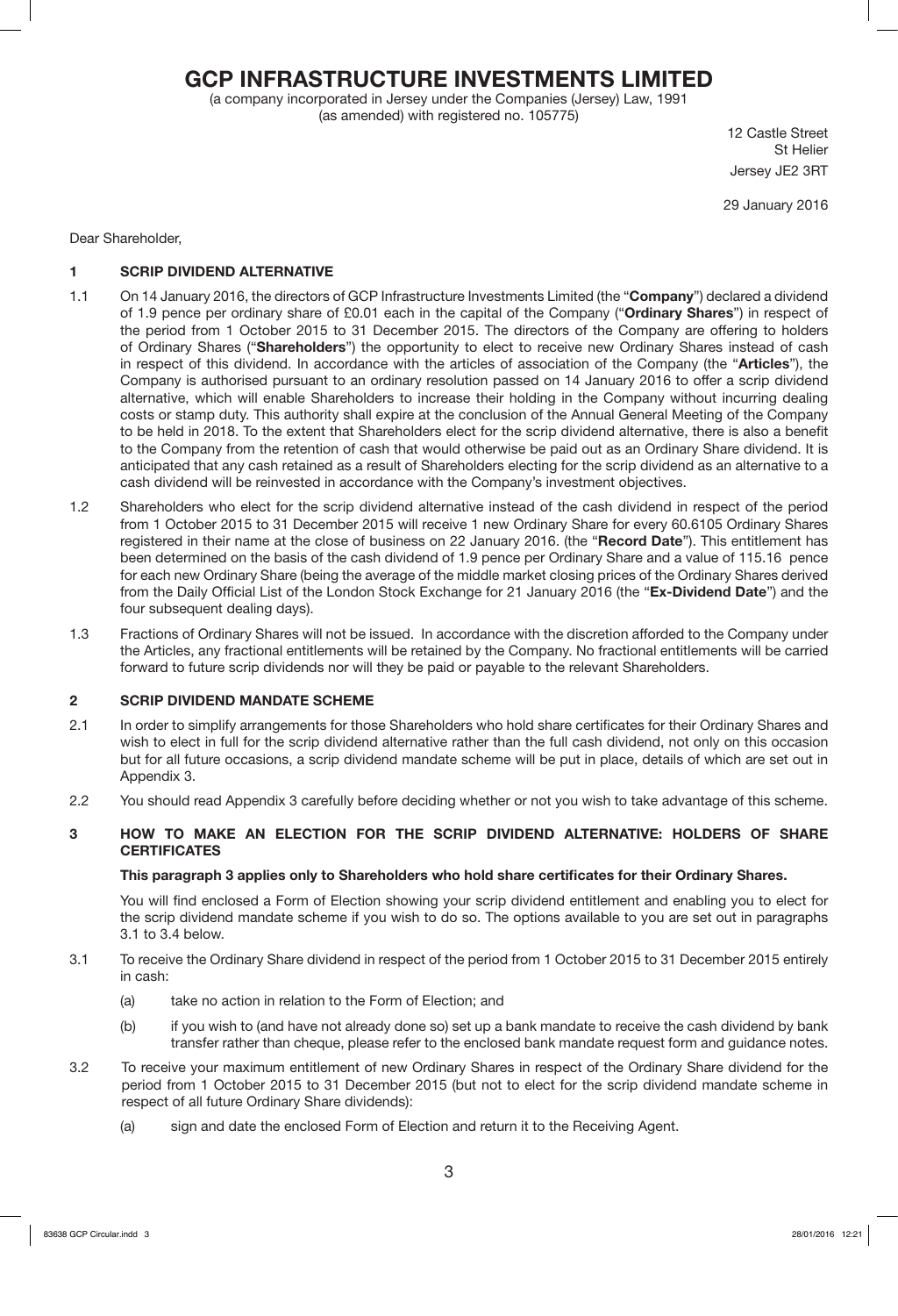- 3.3 To receive your maximum entitlement to new Ordinary Shares in respect of the Ordinary Share dividend for the period from 1 October 2015 to 31 December 2015 and for all future Ordinary Share dividends (the scrip dividend mandate scheme):
	- (a) read the notes in Appendix 3 carefully (which explain the effect of the scrip dividend mandate scheme);
	- (b) mark Box 5 on the Form of Election with an "X"; and
	- (c) sign and date the Form of Election and return it to the Receiving Agent.
- 3.4 To receive the Ordinary Share dividend in respect of the period from 1 October 2015 to 31 December 2015 in a combination of new Ordinary Shares and cash:
	- (a) insert in Box 4 on the Form of Election the number of Ordinary Shares in respect of which you wish to receive new Ordinary Shares instead of the cash dividend. The number inserted must be a multiple of 60.6105 or nearest whole number rounded up.
	- (b) sign and date the Form of Election and return it to the Receiving Agent; and
	- (c) if you wish to (and have not already done so) set up a bank mandate to receive the cash dividend by bank transfer rather than cheque, please refer to the enclosed bank mandate request form and guidance notes.

**ALL FORMS MUST BE RECEIVED BY THE RECEIVING AGENT NO LATER THAN 5 P.M. (LONDON TIME) ON 12 FEBRUARY 2016 (the "Election Date").** No acknowledgement of receipt of Forms of Election or bank mandate forms will be given. If your Form of Election is not received by the Receiving Agent by this time and date, the Ordinary Share dividend in respect of the period from 1 October 2015 to 31 December 2015 will be paid in cash in respect of all the Ordinary Shares registered in your name on the Record Date. If your bank mandate form is not received by the Receiving Agent by the Election Date, any Ordinary Share dividend to be paid in cash will be settled by way of cheque.

## **4 HOW TO MAKE THE ELECTION FOR THE SCRIP DIVIDEND ALTERNATIVE: CREST SHAREHOLDERS**

**This paragraph 4 applies only to Shareholders who hold their Ordinary Shares in CREST. Terms defined in the CREST Manual and not otherwise defined herein shall bear the meanings attributed to them in the CREST Manual unless the context otherwise requires.** 

#### **4.1 Election for new Ordinary Shares**

You can only elect to receive your dividend in the form of new Ordinary Shares by means of CREST procedures to effect such an election. No other form of election will be permitted and if received will be rejected and returned to you. If you are a CREST Personal Member, or other CREST Sponsored Member, you should consult your CREST sponsor, who will be able to take appropriate action on your behalf.

The CREST procedures require the use of the Dividend Election Input Message in accordance with the CREST Manual. The Dividend Election Input Message submitted must contain the number of Ordinary Shares on which the election is being made, whether this is all or part of your holding at the Record Date. An election for a scrip dividend mandate will not be permitted. The Dividend Election Input Message includes a number of fields which, for a valid election to be made, must be input correctly as indicated below:

- (a) Dividend Election Reference You must indicate here a reference for the dividend election which is unique to your CREST participant ID;
- (b) Account I.D. If you have more than one member account, you must indicate the member account I.D. to which the election relates;
- (c) ISIN This is JE00B6173J15;
- (d) Distribution type You must enter "SCRIP" here;
- (e) Corporate Action You must enter here the Corporate Action number for the dividend on which your election is being made. A scrip dividend mandate cannot be made;
- (f) Number of shares You must enter here the number of Ordinary Shares over which your election is made whether this is all or part of your holding. If you leave this field blank or enter zero your election will be rejected. If you enter a number of Ordinary Shares greater than your holding in CREST on the Record Date, the election will be applied to the total holding in the relevant CREST member account at the Record Date; and
- (g) Contact details this field is optional, although you are asked to include details of whom to contact in the event of a query relating to your election.

The Company and/or the Receiving Agent reserve the right to treat as valid an election which is not complete in all respects.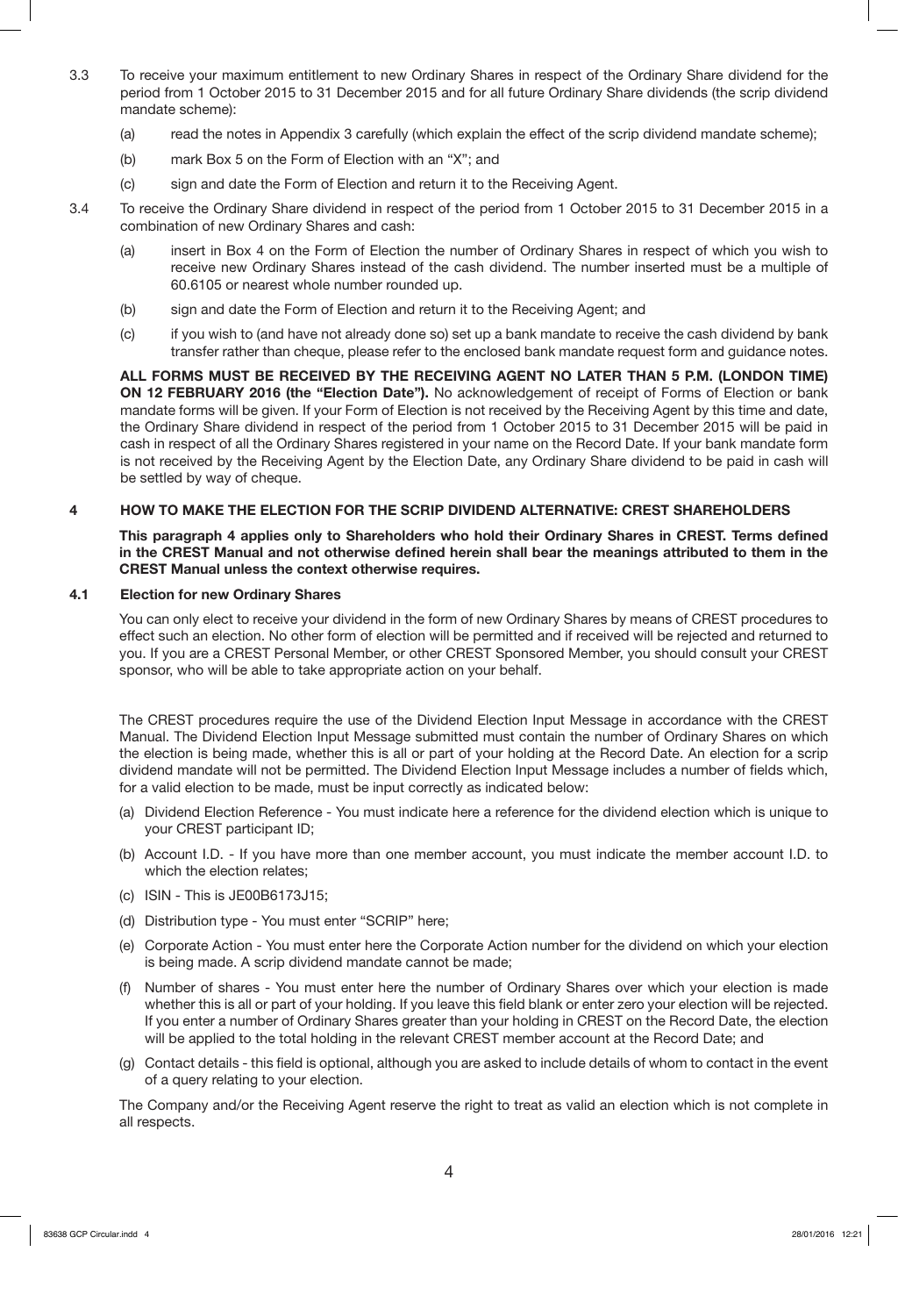By inputting a Dividend Election Input Message as described above, you confirm your election to participate in the scrip dividend alternative in accordance with the details input and the terms and conditions of the scrip dividend alternative as amended from time to time.

There is no facility to amend an election which has been made by Dividend Election Input Message; if you wish to change your election details, you must first cancel the existing election as described in paragraph 4.4 below and then input a Dividend Election Input Message with the required new details.

#### **4.2 Partial elections**

You can elect to receive new Ordinary Shares in respect of part of your holding. You will then receive the balance as a cash dividend.

#### **4.3 Timing**

If you wish to receive new Ordinary Shares in respect of some or all of your holding, you must make your election and ensure that it is received by the Receiving Agent by 5 p.m. (London time) on the Election Date.

#### **4.4 Cancelling an election**

You may only cancel an election by utilising the CREST procedures for deletions described in the CREST Manual. Your deletion must be received and, in accordance with CREST procedures, accepted by 5 p.m. (London time) on the Election Date for it to be valid for the scrip dividend alternative in respect of the dividend for the period from 1 October 2015 to 31 December 2015. It is recommended that you input any deletion message 24 hours in advance of the above deadline to give the Company and the Receiving Agent sufficient time to accept the deletion.

#### **4.5 Basis of entitlement**

Once your new Ordinary Shares have been allotted an accounting statement will be sent to you showing the number of new Ordinary Shares allotted, the price for each new Ordinary Share and the total cash equivalent of the new Ordinary Shares for tax purposes.

#### **4.6 Residual cash balance**

Fractions of Ordinary Shares will not be issued. In accordance with the discretion afforded to the Company under the Articles, any fractional entitlement will be retained by the Company. No fractional entitlements will be carried forward to future scrip dividends nor will they be paid or payable to the relevant Shareholders.

#### **4.7 Future dividends**

If you wish to receive new Ordinary Shares for future dividends where a scrip dividend alternative is offered, you must complete a Dividend Election Input Message on each occasion. If you do not complete a Dividend Election Input Message then you will receive your dividend in cash.

Further details of the scrip dividend alternative are set out in Appendix 1 to this circular. A general guide to the taxation effect of scrip dividend election for residents of the United Kingdom is set out in Appendix 2. Appendix 3 contains details of the scrip dividend mandate scheme.

Yours faithfully,

Ian Reeves CBE Chairman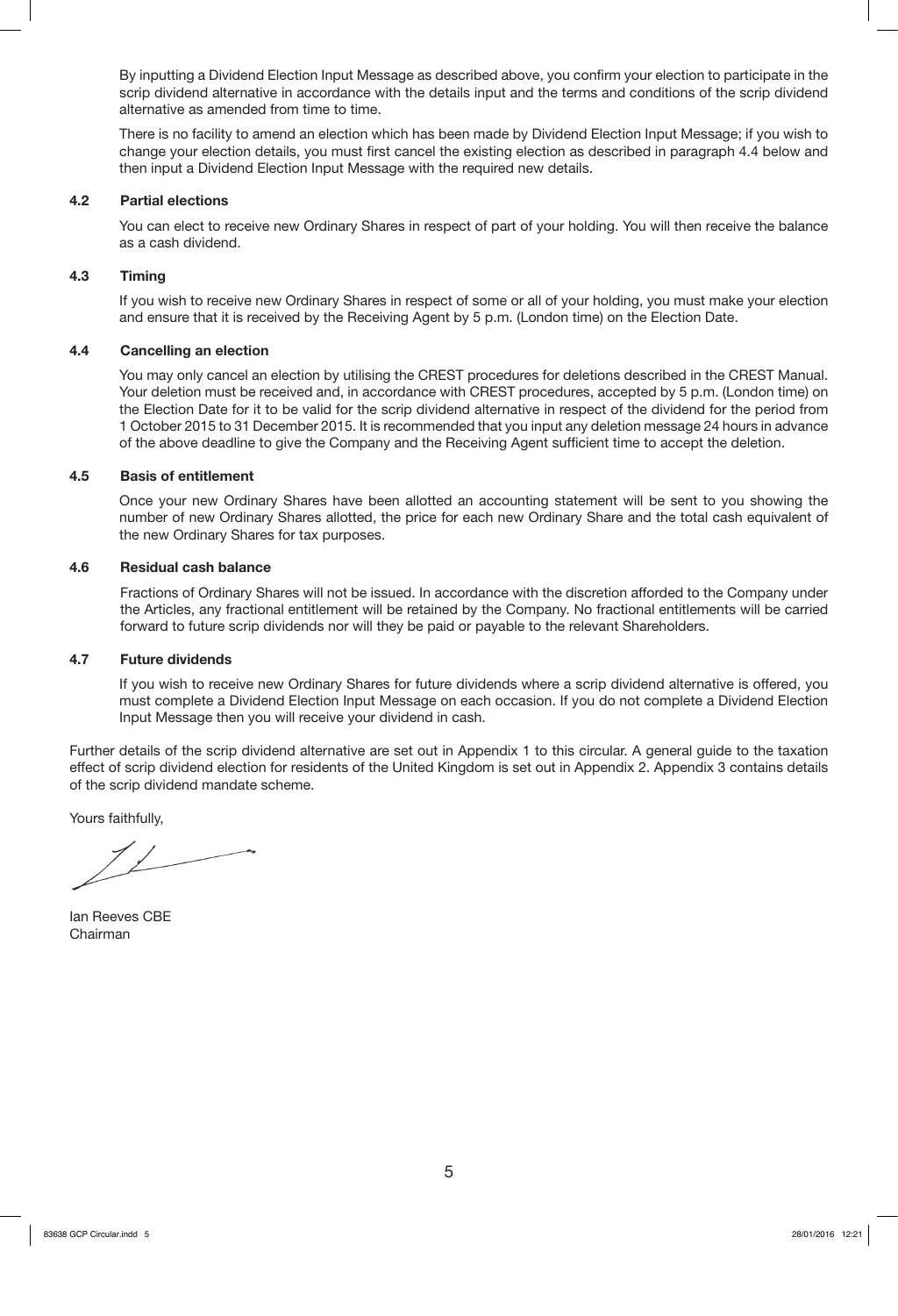# **Appendix 1**

## **General Information**

## **1 TERMS OF ELECTION**

- 1.1 Shareholders who were on the register of members at the close of business on the Record Date may elect to receive 1 new Ordinary Share, credited as fully paid, for every 60.6105 Ordinary Shares registered in their names on that date in place of the Ordinary Share dividend for the period from 1 October 2015 to 31 December 2015. The right to elect is not transferable.
- 1.2 The election may be made by Shareholders in respect of all or part of their holding of Ordinary Shares, but not in respect of fewer than 61 Ordinary Shares. The election should be in respect of a multiple of 60.6105 Ordinary Shares or nearest whole number rounded up. No fraction of a new Ordinary Share will be allotted. No fractional entitlements will be carried forward to future scrip dividends nor will they be paid or payable to Shareholders. Any fractional entitlements will be retained by the Company using the discretion afforded to it under the Articles. A cash dividend will be paid on any holding of Ordinary Shares for which an election to receive new Ordinary Shares is not made.
- 1.3 Shareholders with a registered holding of fewer than 61 Ordinary Shares at the close of business on the Record Date are not entitled to make an election unless they purchase Ordinary Shares prior to the Ex-Dividend Date which takes their aggregate holding to 61 or more Ordinary Shares and which do not appear in the number shown in Box 1 on the Form of Election.
- 1.4 The manner in which elections will be dealt with will be governed by the form in which holdings of Ordinary Shares are held at the Record Date (see paragraph 7 below).

## **2 TAXATION**

 The taxation consequences of an election to receive new Ordinary Shares in lieu of a cash dividend depend on the individual circumstances of Shareholders. A summary of the likely tax consequences for Shareholders who are tax resident in the United Kingdom is set out in Appendix 2. The information is not exhaustive and if you are in any doubt as to your tax position, you should consult your professional adviser before taking any action. Tax laws and their interpretation can change potentially with retrospective effect and, in particular, the level and bases of, and reliefs from, taxation may change and such changes may alter the benefit of investments in the Company.

## **3 OVERSEAS SHAREHOLDERS**

- 3.1 The opportunity to elect to receive new Ordinary Shares in place of a cash dividend is not being offered to, or for the account of, any citizen, national or resident of Australia, Canada, Japan, South Africa or the United States, any corporation, partnership or other entity created or organised in, or under the laws of, Australia, Canada, Japan, South Africa or the United States, or any political sub-division of these countries, or with a registered address in any of these countries or any estate or trust the income of which is subject to United States federal or Australian or Canadian or Japanese or South African income taxation regardless of its source. "United States" means the United States of America (including the District of Colombia). Reference to Australia, Canada, Japan, South Africa and the United States include their territories, possessions and all areas subject to their jurisdiction.
- 3.2 No person receiving a copy of this Circular and/or a Form of Election in any territory other than the United Kingdom may treat the same as constituting an invitation to him unless in such territory such an invitation could lawfully be made to him without compliance with any registration or other legal requirements. It is the responsibility of any such person wishing to elect to receive new Ordinary Shares, either in respect of this invitation or by way of mandate under the scrip dividend mandate scheme to satisfy himself as to the full observance of the laws of such territory, including obtaining any governmental or other consents which may be required and observing any other formalities needing to be observed in such territory.

## **4 IF YOU HAVE RECEIVED MORE THAN ONE FORM OF ELECTION**

If your Ordinary Shares are registered in more than one holding and as a result you have received more than one Form of Election, they will be treated for all purposes as separate holdings and you should complete each form accordingly. If you have holdings of Ordinary Shares in certificated and uncertificated form, they will be treated for all purposes as separate holdings.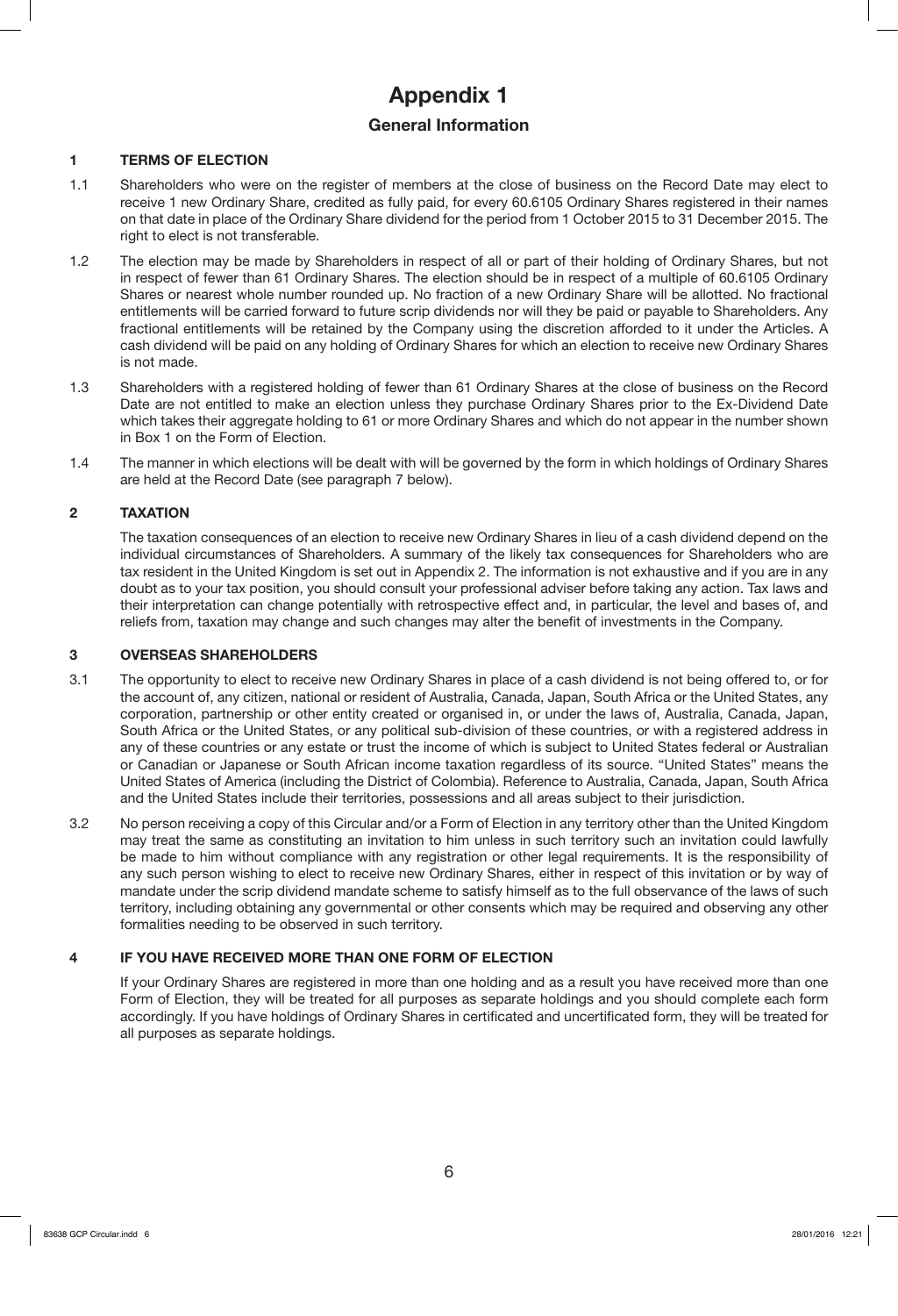## **5 IF YOU HAVE RECENTLY BOUGHT ORDINARY SHARES**

If you bought Ordinary Shares in the Company before the Ex-Dividend Date but those Ordinary Shares are not included in the number shown in Box 1 on the Form of Election and you wish to elect to receive new Ordinary Shares instead of the cash dividend in respect of such Ordinary Shares, you should consult your stockbroker or other adviser without delay. If no Form of Election is received in respect of those Ordinary Shares, you will be entitled to receive the cash dividend only.

## **6 IF YOU HAVE RECENTLY SOLD ORDINARY SHARES**

If you have sold all of your holding of Ordinary Shares before the Ex-Dividend Date you should pass this Circular and the Form of Election to your stockbroker or other adviser without delay. If you have sold some of your holding of Ordinary Shares but those Ordinary Shares are nevertheless included in the number shown in Box 1 on the Form of Election, you should contact your stockbroker or other adviser without delay.

## **7 SETTLEMENT OF DIVIDEND**

- 7.1 Applications will be made to the Financial Conduct Authority and to the London Stock Exchange respectively for admission of the new Ordinary Shares to be allotted pursuant to valid elections for the scrip dividend alternative to (i) the Official List of the UK Listing Authority and (ii) trading on the main market of the London Stock Exchange. The new Ordinary Shares will on issue rank pari passu in all respects with the existing issued Ordinary Shares (including the right to receive a dividend on such Ordinary Shares), on the basis that such new Ordinary Shares are issued on 25 February 2016.
- 7.2 Subject to satisfaction of the conditions set out in paragraph 8 below, definitive share certificates for the new Ordinary Shares are expected to be posted, at the risk of the persons entitled thereto, on 25 February 2016 to Shareholders. Shareholders who held their Ordinary Shares in uncertificated form on that date will, at their risk, have their CREST member accounts credited with the new Ordinary Shares. The Receiving Agent will instruct Euroclear UK & Ireland Limited to credit CREST member accounts on 25 February 2016. Dividend cheques/bank transfer instructions (in respect of Shareholders who have validly set up a bank mandate) for any cash dividend due are expected to be posted/given on or before the same day. Dealings in the new Ordinary Shares are expected to begin on 25 February 2016.

## **8 CONDITIONS**

The scrip dividend alternative is conditional on:

- (a) listing of the new Ordinary Shares on the Official List being granted by the UK Listing Authority and admission to trading on the main market of the London Stock Exchange of the new Ordinary Shares; and
- (b) the directors of the Company not revoking their decision to offer new Ordinary Shares as an alternative to the cash dividend.

The directors of the Company have the power at any time up to 5 p.m. (London time) on the Election Date to revoke their decision to offer new Ordinary Shares as an alternative to the cash dividend. It is envisaged that the directors would only revoke this decision in the event of a change in market conditions or a significant fall in the price of the Ordinary Shares, such that the directors consider that the scrip dividend alternative would be substantially less beneficial to Shareholders.

## **9 FATCA**

In 2010, the United States of America introduced the Foreign Account Tax Compliance Act ("**FATCA**") to ensure that US citizens fully disclose their worldwide income. Jersey has since entered into an Agreement with the United States of America to Improve International Tax Compliance and to Implement FATCA and has also entered into a similar agreement with the United Kingdom in respect of persons resident in the United Kingdom ("**UK FATCA**"). FATCA and UK FATCA could potentially require a Jersey company to gather information on its shareholders (including payments made to those shareholders) and report this information to relevant tax authorities.

Draft Guidance Notes published on 9 September 2015 in respect of the implementation of FATCA and UK FATCA in Jersey state that an exemption from these requirements will be available to a collective investment vehicle which is listed on an established securities market (such as the Main Market of the London Stock Exchange), so long as that entity's shares are regularly traded and are (in respect of FATCA only) not held directly by individuals or entities other than financial institutions.

It is anticipated that the Company will benefit from the exemption set out above in respect of a majority of its Shareholders and accordingly will not be required to collect or report information on holders of Ordinary Shares under FATCA or UK FATCA other than where such shares are held directly by individuals or entities other than financial institutions, in which case FATCA may require the Company to provide information to relevant tax authorities with respect to such Shareholders and certain of their direct and indirect owners.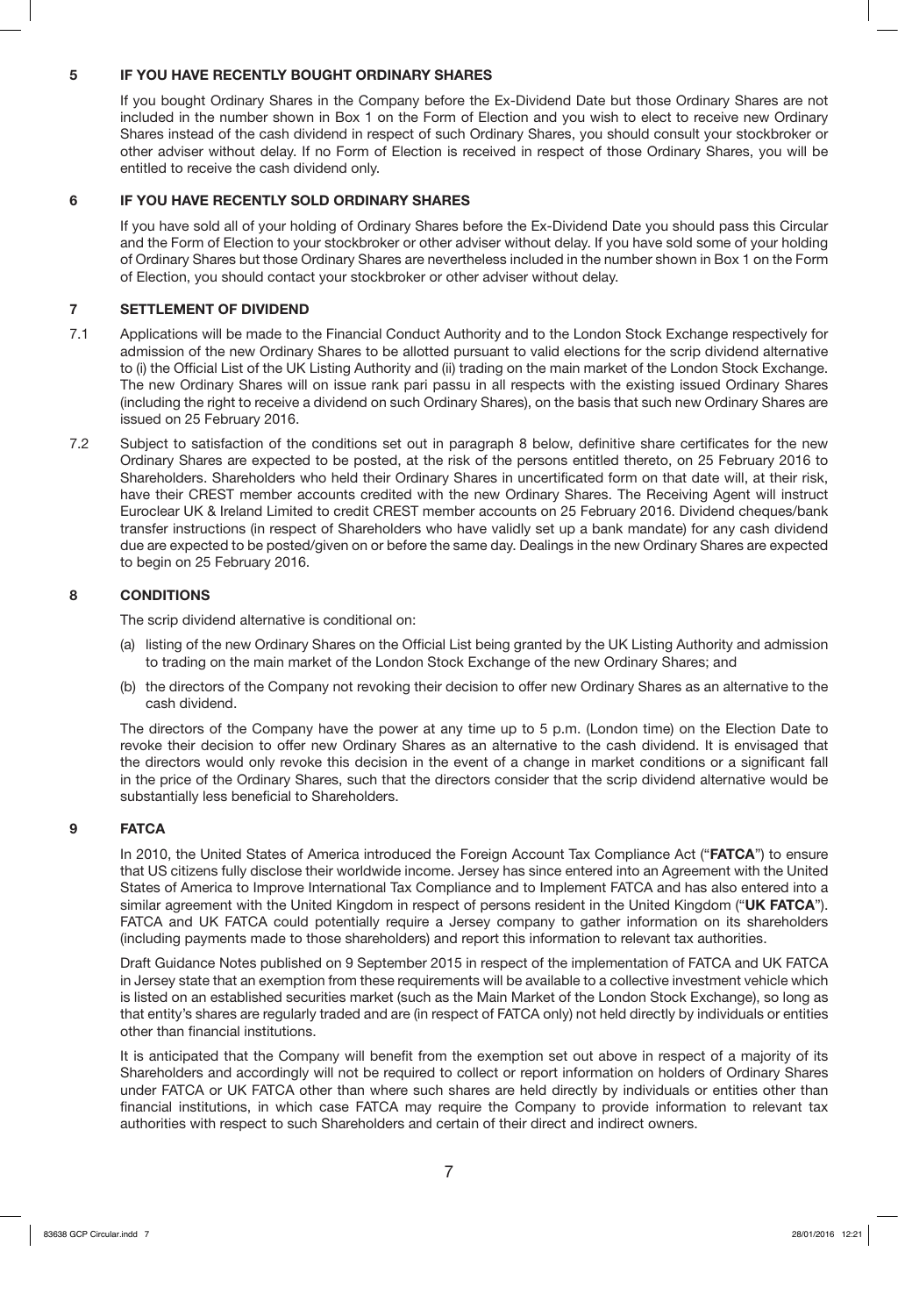## **10 GENERAL**

- 10.1 If all Shareholders elect to receive the dividend in respect of the period from 1 October 2015 to 31 December 2015 in cash, the total cash dividend payable by the Company would be £11,286,063.63.
- 10.2 If all Shareholders elect to receive new Ordinary Shares instead of cash in respect of their entire holdings for the dividend in respect of the period from 1 October 2015 to 31 December 2015, 9,800,333 new Ordinary Shares would be issued, representing 1.6499% of the issued share capital of the Company at today's date.
- 10.3 Further copies of this Circular and the Form of Election may be obtained from the Receiving Agent up to 5.00pm (London time) on the Election Date.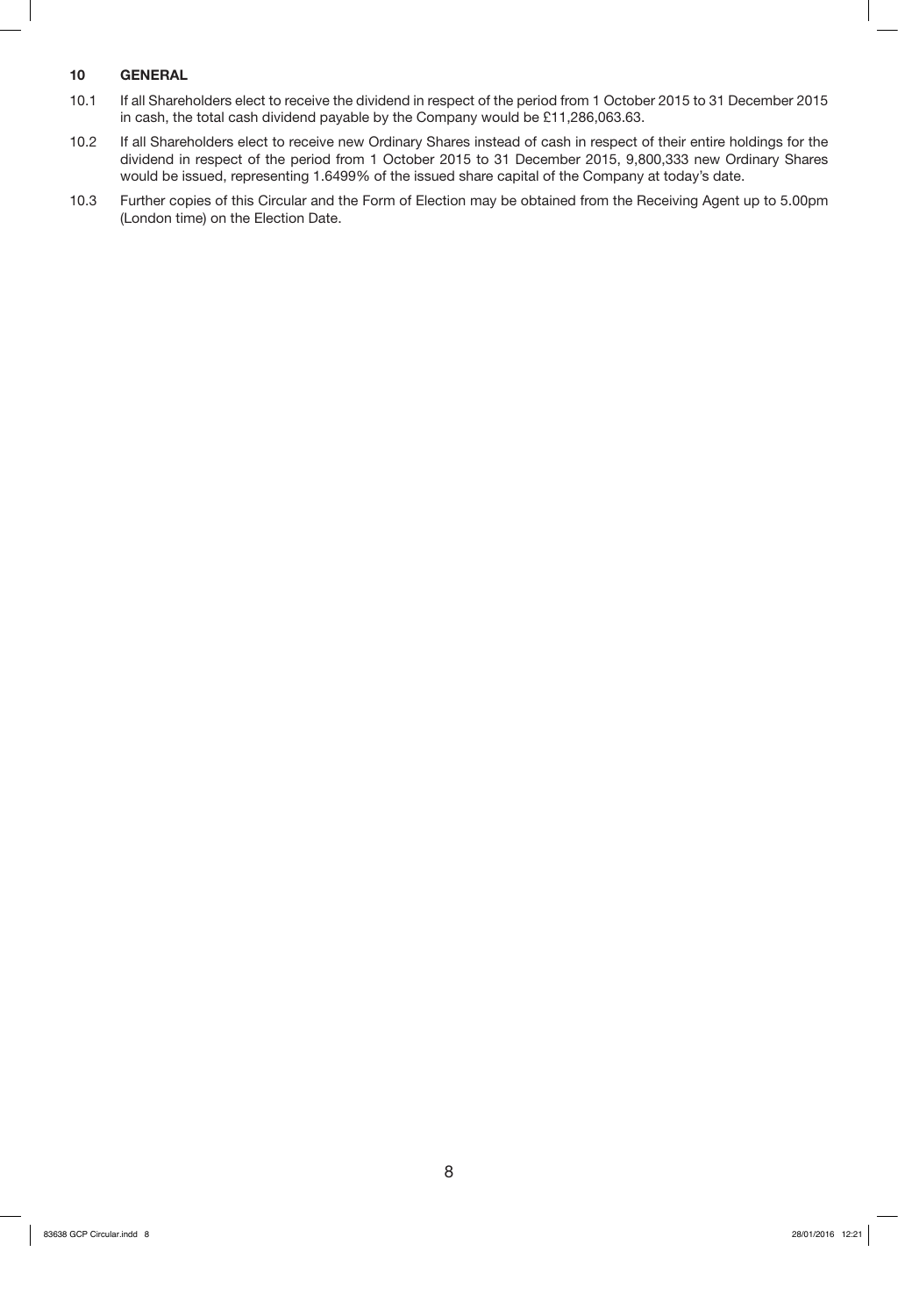# **Appendix 2**

## **Taxation of Scrip Dividends**

The tax consequences for a Shareholder who is a UK tax resident individual or a UK tax resident company making an election to receive new Ordinary Shares instead of a cash dividend will depend upon the personal circumstances of that Shareholder. Set out below is a summary of the anticipated tax treatment of such United Kingdom tax resident Shareholders who make an election to receive new Ordinary Shares based on current United Kingdom tax legislation and HM Revenue & Customs published practice at the date of this document.

**This summary is not exhaustive and does not deal with the position of any Shareholder not resident in the United Kingdom for tax purposes. The statements below apply to Shareholders who hold their Ordinary Shares as an investment. It does not apply to any Shareholder who acquires or holds his Ordinary Shares as part of a trade. If you are in any doubt as to your position, you are strongly advised to consult your professional adviser before taking any action. Tax laws and their interpretation can change potentially with retrospective effect and, in particular, the level and bases of, and reliefs from, taxation may change and such changes may alter the benefit of investments in the Company.**

#### 1.1 Taxation of income

The issue of new Ordinary Shares by the Company to Shareholders for no payment should not be treated as giving rise to income in the hands of the recipients of the new Ordinary Shares. Therefore, no liability to income tax or corporation tax should arise for any UK resident Shareholders who elect to receive new Ordinary Shares.

1.2 Taxation of chargeable gains

UK tax resident Shareholders who elect to receive Ordinary Shares will not be treated as disposing of any asset on making that election or receiving their new Ordinary Shares. Accordingly, no charge to capital gains tax or corporation tax on chargeable gains should arise at that time.

The new Ordinary Shares issued and the original Ordinary Shares will be treated as a single holding acquired at the time when the original holding of Ordinary Shares was acquired. Where Ordinary Shares are held as a capital asset, consideration given for the acquisition of the original Ordinary Shares will be allocated proportionately across the combined holding for the purposes of determining the amount of any chargeable gain arising on a disposal of all or part of that holding.

## 1.3 Stamp Duties

No stamp duty or stamp duty reserve tax will be payable on the issue of new Ordinary Shares.

**If you are in any doubt as to your tax position or require more detailed information than the general advice above, you should consult your stockbroker or other adviser before taking any action.**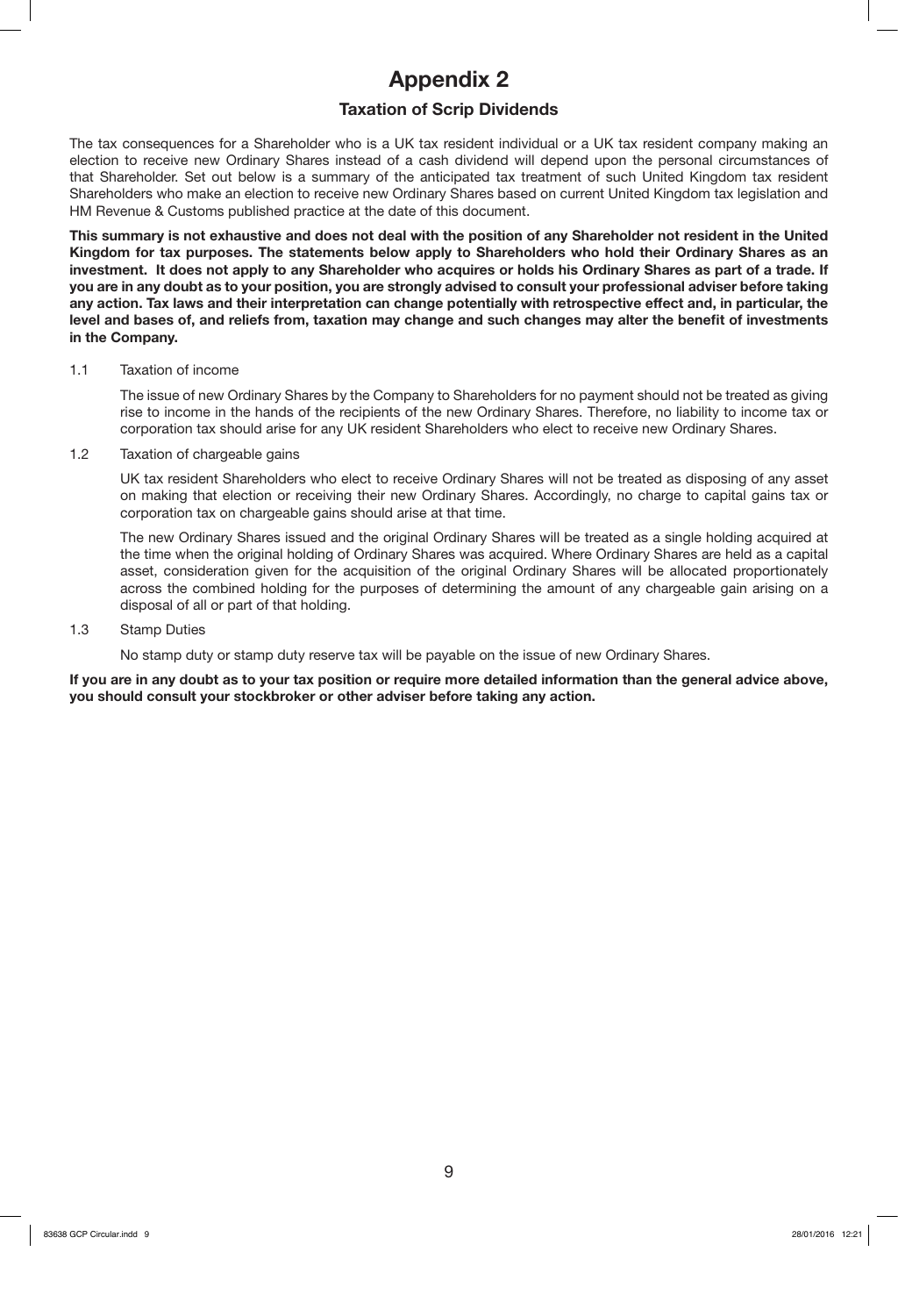# **Appendix 3**

## **Scrip Dividend Mandate Scheme**

## **This Appendix 3 applies only to Shareholders who hold Ordinary Shares in certificated form.**

The scrip dividend mandate scheme (the "**Scheme**") is in place for the convenience of those Shareholders who hold Ordinary Shares in certificated form and who would like to receive new Ordinary Shares instead of cash as a matter of routine and enables them to elect to receive new Ordinary Shares automatically in respect of all future dividends declared on Ordinary Shares where the Company decides to offer a scrip dividend alternative. The Scheme is entirely optional, but any scrip dividend mandate given will remain valid in respect of all dividends declared for which a scrip dividend alternative is offered until revoked by the Shareholder in writing.

If you wish to enter into a scrip dividend mandate to authorise the Company to allot new Ordinary Shares in respect of all relevant dividends, you should complete the Form of Election by placing an "X" in Box 5 and return the Form of Election, signed and dated, to the Receiving Agent. To be valid for the proposed dividend in respect of the period from 1 October 2015 to 31 December 2015, the Form of Election must be received by 5.00pm (London time) on the Election Date.

The Scheme is subject to the rules set out below.

## **RULES OF THE SCHEME**

## **1 TERMS OF THE SCHEME**

- 1.1 Shareholders on the register of members at the close of business on the record date for each dividend on the Ordinary Shares may, subject to the rules set out below, by signing and returning a Form of Election with an election for the scrip dividend mandate duly completed, receive new Ordinary Shares, credited as fully paid, instead of receiving dividends in cash. A Shareholder who completes and returns a valid scrip dividend mandate is referred to as a "**Participant**". No acknowledgement of receipt of a scrip dividend mandate will be given.
- 1.2 A Shareholder may only elect for the Scheme in respect of the whole of his/her holding of Ordinary Shares. An election will apply to all Ordinary Shares in that Shareholder's name at the record date for each Ordinary Share dividend. Accordingly, an election will also apply to any additional Ordinary Shares acquired by a Shareholder, less any Ordinary Shares disposed of since the date on which the right of election was exercised. Separate registered holdings of a Participant will be regarded as separate holdings for the purposes of the Scheme. Participants can arrange for such holdings to be consolidated by contacting the Receiving Agent, except that where Participants' Ordinary Shares are registered partly in certificated and partly in un-certificated form, the Company will treat such certificated and uncertificated holdings for all purposes as separate holdings.

## **2 FRACTIONS**

No Participant can receive a fraction of a new Ordinary Share. No fractional entitlements will be carried forward to future scrip dividends nor will they be paid or payable to Participants. Any fractional entitlement will be retained by the Company in accordance with the discretion afforded to the Company under the Articles.

## **3 EXERCISE AND CANCELLATION OF AN ELECTION**

- 3.1 Shareholders may elect to participate in the Scheme by returning a Form of Election to the Receiving Agent with the election for the Scheme duly completed prior to the date stated on the Form of Election. Sufficient time should be allowed for postal delivery. If the Form of Election is not received by this date, the election will only be effective for future dividends on the Ordinary Shares for which a right of election is offered.
- 3.2 A Participant may at any time cancel the scrip dividend mandate by notification in writing to the Receiving Agent. If received by the Receiving Agent after the latest time for receipt of Forms of Election for a particular dividend in respect of the Ordinary Shares, the cancellation will take effect for the following dividend.
- 3.3 Receipt of notice of the death of a Participant will cancel his or her scrip dividend mandate unless the deceased was one of joint Participants in which case the scrip dividend mandate will remain valid. The scrip dividend mandate relating to a holding of Ordinary Shares which is disposed of in its entirety will be cancelled upon registration of the transfer.